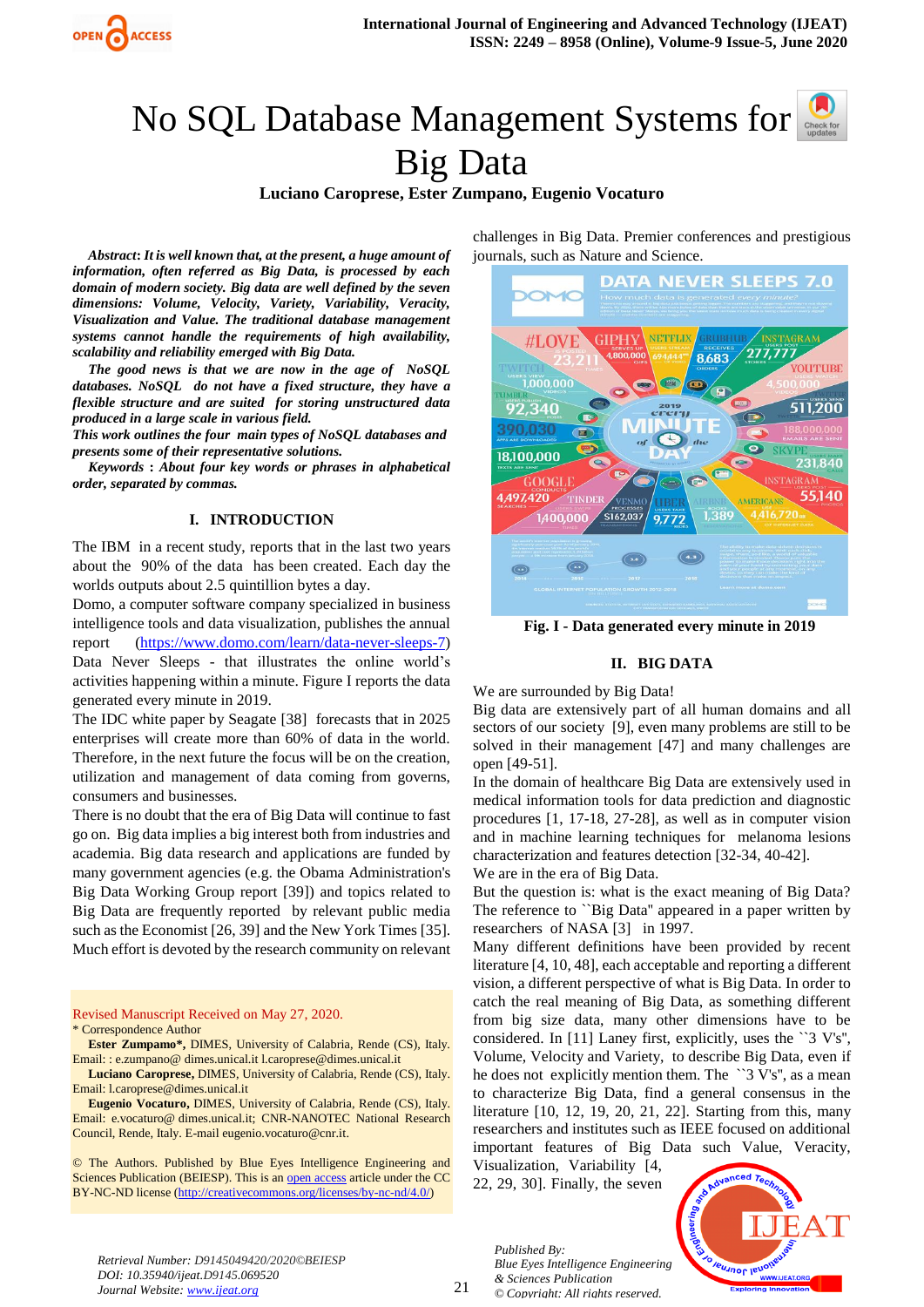V's allows to provide a pretty nice definition of Big Data.

- **Volume**. It is one of the feature most associated with Big Data and is represents the total amount of data. Facebook, for example, is a community in which more than 890 million of individuals log each day. People share documents, photos, comments.
- **Velocity**. It is the velocity in which data is generated and managed.
- **Variety**. It describes the variety of data often provided by different sources. This variety implies data cannot fit in structured relational database systems. The feature refers to structured (data from relational database), semistructured (web logs, emails, etc.) or unstructured (video, audio, clicks, etc.) data.
- **Variability**. It differs from variety and has several potential meaning. It can state for: is data available at times? or also, in the case of extreme values are these *outliers* or just noisy data?
- **Veracity.** It refers to the accuracy of the data. The truthfulness of data is a key point. Therefore, besides, the quality of data, important dimensions are the source, the accuracy, the affability of data. Uncertainty can be caused by inconsistency, ambiguity and incompleteness of the data.
- **Visualization**. It refers to the use of tools allowing to visualize and analyze results on data. The availability of a huge amount of data is useless if you are not able to catch the information it contains. Different data visualization tools, with different insight in the collection of data are now available. Some of these popular tools are: Google Chart, Tableau, D3, Fusion Chart, Highcharts, Microsoft Power BI.
- **Value**. This dimension captures the final aim of Big data. Each organization wants to get *value* from data.

## **III. FROM RBMS TO NOSQL DBMS**

Traditional Relational Database Management Systems (RDBMS) have been evolving for more than 40 years. Various RDBMS have been successfully implemented and used by different organizations to support the management of different datasets at different scales.

In a relational database management system data are organized in tables, columns and rows, are entered once, can be stored across multiple tables and can be referenced from elsewhere in the database by fixing a relationship between tables. The relational DB model was provided by Codd, of IBM's Research Laboratory in 1969 and published in [2]. RDBMS provide a logical view of the data and the SQL language for querying and fetching data. They have been for long time the standard for storing data, as they guarantee stability, good performance and consistency.

Anyhow, they are not up to the task of handling the requirements of high availability, scalability and reliability brought by Big Data; they reached a bottleneck and new systems have been recently developed. They are known as NoSQL databases.

In contrast to RDBMS, NoSQL do not have a fixed structure. They have a flexible structure and are suited for storing unstructured data produced in a large scale in various field. NoSQL databases are a good choice for big data. As for a comparison between RDBMS and NoSQL databases, in RDBMS basic principles govern how changes are applied to a database.

Specifically, database transactions should be ACID [46]:

- **Atomicity** a transaction to a database should work or fail as a whole;
- **Consistency** a transaction has to ensure that it will not affect the consistent state of the database;
- **Isolation** a transaction does not interfere with any other;
- **Durability** a completed transaction is persistent.

These qualities are incompatible with availability and performance with very large systems in a distributed environment. More specifically, the CAP theorem [37] states that a distributed system cannot guarantees simultaneously more than two of the following properties: (i) Consistency, (ii) Availability, (iii) Partition tolerance.

In a distributed environment BASE is implemented.

- **BA**sically available states that availability is guaranteed by the system;
- **Soft state reports that the state of the system may change** due to the eventual consistency model;
- **E**ventual consistency (or weakly consistent) states that the system will become consistent over time. Therefore, temporary database inconsistencies are accepted.

Roughly speaking, in a distributed system the choose is between consistency and availability.

## **IV. PROPOSED METHODOLOGY**

In the rest of this section we outline the most popular types of NoSQL databases and present some of their representative solutions.

## **A. Key-value Oriented Databases**

Key-value oriented databases are the simplest implementation of NoSQL database.

The key/value approach has been also used in P2P [5-8, 13-16, 23-24] systems such as Tapestry [43], Chord [44] and Kademilia [45].

A key-value database stores (key-value) pairs, which can be a binary object of different type. Every key is unique and queries can be posed according to the keys. Therefore, the key-value structure, known the key allows to retrieve a value.

The concept of key-value is different with respect to the one of relational database, as this last uses fields (maintained in tables) having well defined data types. In a key-value oriented database there is neither relation nor structure.

A generic key-value stores data as a single collection that can have for every record different fields. On the contrary, in a key-value oriented database a data is a single collection and therefore each record can have different fields. This simple solution allows to maintain the complete control over the value and guarantee high expandability and fast query response time. Scalability and availability are supported by

partitioning and replicating data over a cluster.

*Published By: Blue Eyes Intelligence Engineering & Sciences Publication © Copyright: All rights reserved.*

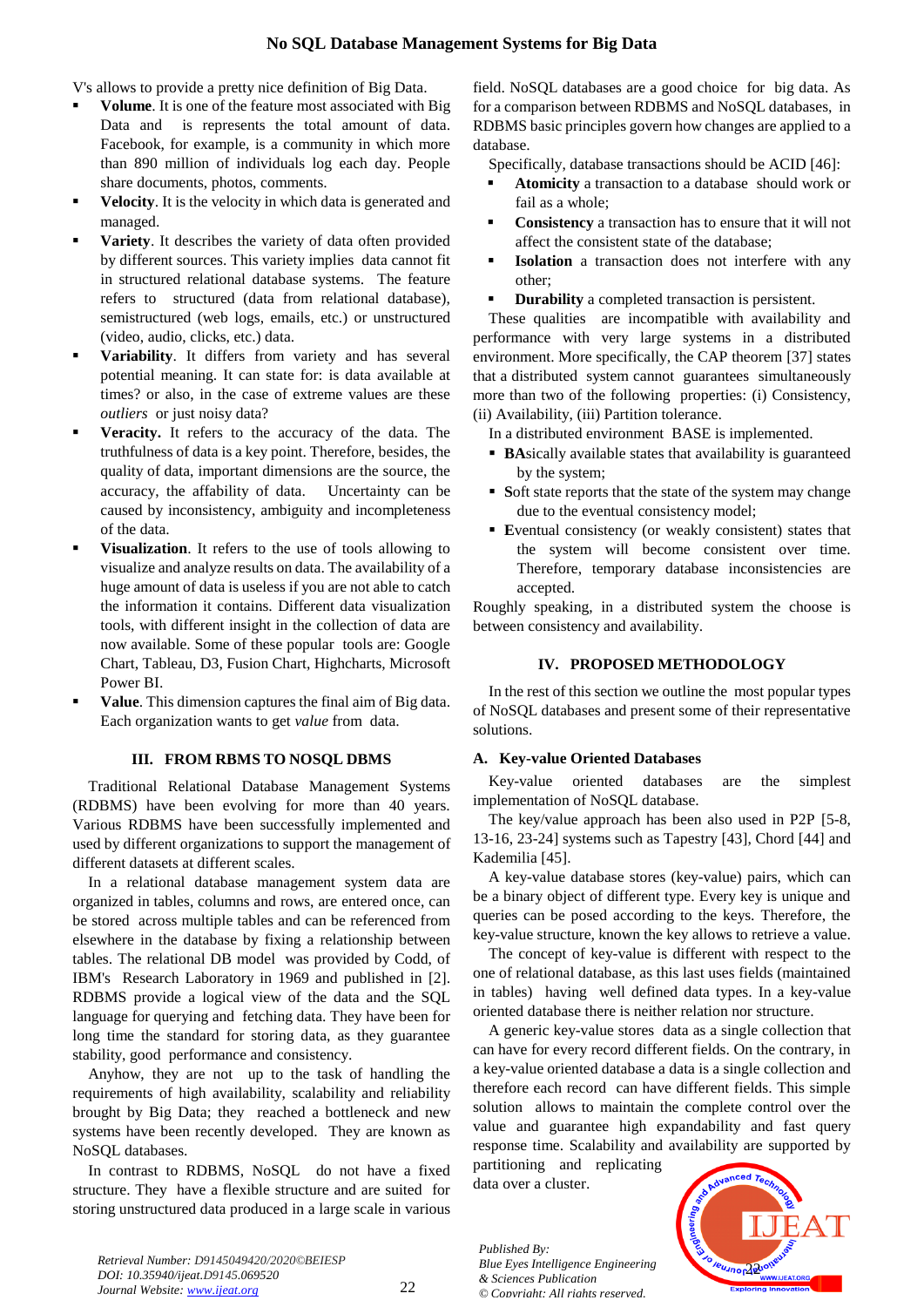

Popular key-value databases are DynamoDB and Voldemort. **DynamoDB**

<https://aws.amazon.com/it/dynamodb/> DynamoDB also known as Dynamo Database or DDB, is a NoSQL key-value data storage system offered by Amazon.com within the Amazon Web Services. DynamoDB can manage huge amount of data and is effective on high level of request traffic. In DynamoDB data are stored in tables, and are fetched using read and write operations. Each DynamoDB item is uniquely identified by a primary key that is used to execute queries. DynamoDB automatically spreads the data over a sufficient number of servers and ensures consistency and fast performances. Solid state disks are used for data storing and replication is automatically performed providing high availability and data durability. DynamoDB allows to perform asynchronous update on all copies by read consistency.

#### **Voldemort -**

#### <http://www.project-voldemort.com/voldemort/>

Voldemort is a key-value storage system, used and developed by LinkedIn. Three simple operations are included in its interface: the read, write and delete operation. Multiple servers are used to maintain portion of data. The partition and replication of data is automatically performed. The data copy mechanism in Voldemort is the same as in DynamoDB: data are stored in RAM and inserted into a storage engine. The database does not guarantee data consistency, but provides facilities for asynchronous updating concurrent control of multiple editions. There is no central coordination point for failure as each node is independent. In order to maximize data integrity in the case of a failure scenario it supports data versioning.

## **REDIS -** <https://redis.io/topics/introduction>

Redis, developed in 2009 and written in C, is a NoSQL database offering good performance and speed. It implements the key-value mechanism to store data. In particular, it is considered a data structure server as it allows keys to contain hashes as well as strings, lists and (sorted) sets.

#### **B. Column Oriented Databases**

A *Column-oriented Database* stores data in column(s), contrary to relational database, in which data is stored in row(s) of a table. In addition, differently from RDBMS, each row of the table can specify names and formats of its column. A column-oriented database groups columns. It does not have any prestructured table to work with data. In a column-oriented database a single disk operation is sufficient to retrieve related data, as the only retrieved columns are those associated with the query.

This contrast with what happens in RDBMS in which data of a table are stored in different location of the the disk, therefore in order to retrieve data many different read operation are needed. This mechanism makes this type of database a good choice for managing large unstructured data. Among the most popular column - oriented database we recall Google's Bigtable, Cassandra and HBase.

**Google Bigtable.** [36] is a column oriented distributed database developed by Google Inc. with the final aim of managing huge amounts of data. Bigtable was made available as public version in 2015 and was designed to be used with petabytes of data and to support applications requiring massive scalability. At the present, Google Bigtable is the database used by many Google applications, such for example YouTube, Gmail, Google Maps, Google Book Search and Google Earth. Google has maintained the propriety of the software, anyhow its organization together with the fact that it is an open source product allow others to easily create BigTable derivatives (examples are the Apache HBase database and Cassandra).

**HBase -** <https://hbase.apache.org/> HBase is a distributed database modeled after Google's Bigtable. It is open source, written in Java and developed under the Apache Hadoop project. HBase follows the BigTable model andhas been shown to be best suited for real-time querying of Big Data.

**Cassandra -** <https://cassandra.apache.org/> Cassandra is an open source database developed in 2008 at Facebook. It is considered the right choice if scalability and high availability are needed, without compromising performance. Cassandra integrates the distributed technology of Dynamo and the data model used by BigTable and by doing this it offers the benefit of a column oriented database and the good performance of log-structured updates, ensuring an effective support for denormalization, a powerful built-in caching and materialized views. Cassandra is considered a good choice if, without prejudicing the performance, there is the need of ensuring both scalability and availability. Cassandra is used, among others, at CERN, eBay, Instagram, Comcast and Netflix.

## **C. Document Oriented Databases**

*Document Oriented Databases* were developed as a consequence of the need of having a database system that, on the contrary of traditional relational database, did not rely on schema.

In such a database a generic record and its associated data is a document that can have a structure identical or completely different with respect to another row.

Each document typically stores self-describing documents, JSON (javaScript Object Notation), XML (Extensible Markup Language) and BSON (Binary JSON). The structure results to be similar to the key-value storage, but in document oriented database the value consists of a single document. Therefore, more complex data forms can be supported (a document within a document and so on). More specifically, even if the key is not known, it is possible to obtain a fast retrieval if popular fields are indexed.

MongoDB and CouchDB are among the most important document oriented databases.

## **MongoDB** - https://www.mongodb.com

MongoDB is a open source database, document-oriented, cross-platform and it supports, natively, JSON format. The software development began in 2007 and in 2017 it became a publicly-traded company, listed on NASDAQ. MongoDB can be used easily and no database administrator is needed for bootstrap. It is robust and allows versioning to guarantee consistency in the case of complex transactions.

*Published By: Blue Eyes Intelligence Engineering & Sciences Publication © Copyright: All rights reserved.*



*Retrieval Number: D9145049420/2020©BEIESP DOI: 10.35940/ijeat.D9145.069520 Journal Website: www.ijeat.org*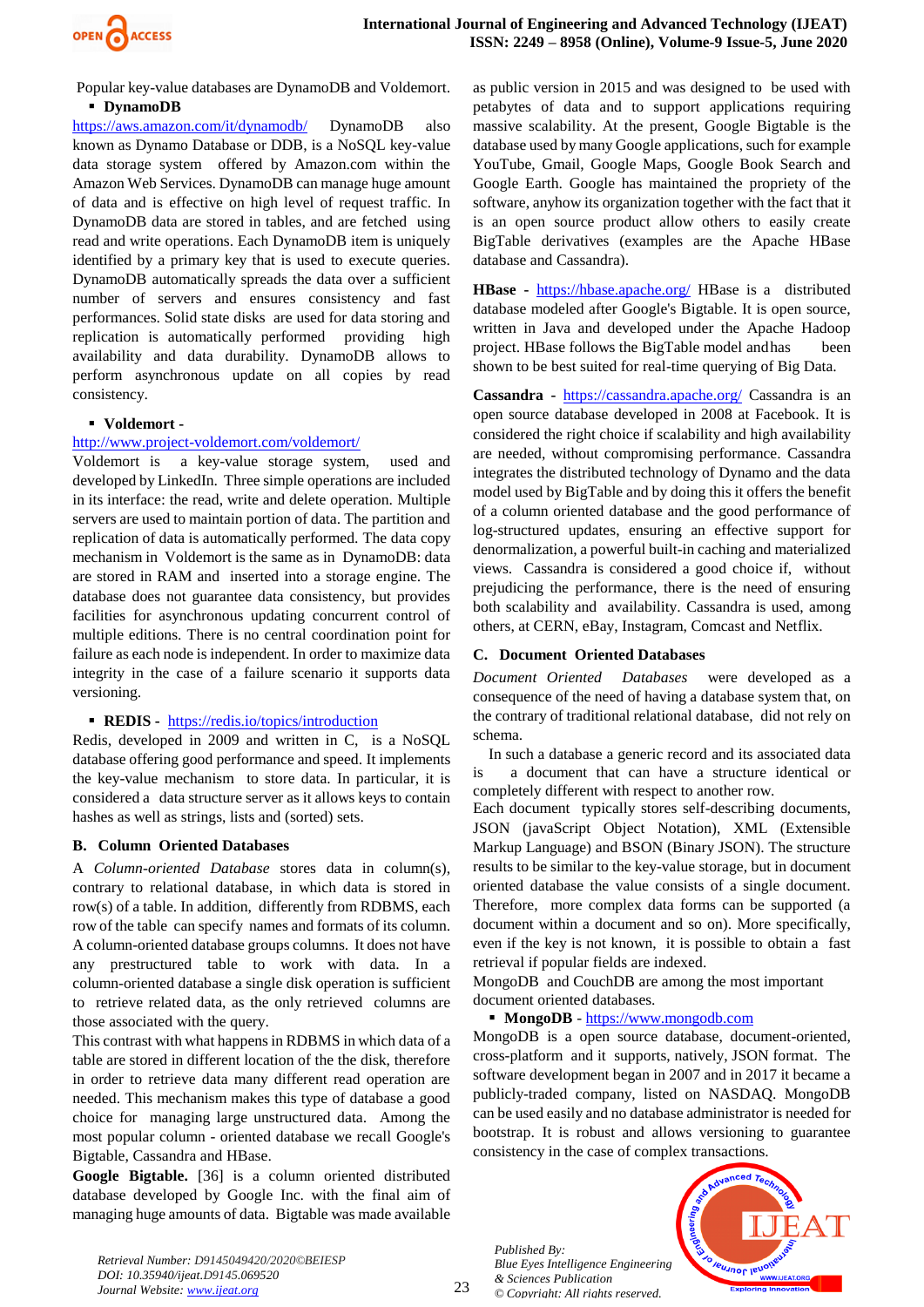It offers dynamic queries and powerful aggregates. Mongo DB features includes the possibility of using dynamic queries and offers a powerful tool of aggregates. These characteristics make of Mongo DB a tool suitable if high volumes of data have to be managed and the write loads are high.

#### **CouchDB -** <http://couchdb.apache.org/>

Apache CouchDB is an open source database, implemented in Erlang, easy to be used and with scalable architecture. It has been developed in 2005 and in 2008 became an Apache Software Foundation project. CouchDB, that stores data using JSON and performs queries using JavaScript, is a good choice for the Web. It well addresses redundancy and conflict resolutions and stores every change on the disk in terms of a document revision.

#### **D. Graph Oriented Databases**

A *Graph-oriented Database* completely differs from the previous three NoSQL database type. A graph structure is used not only to store, but also to map and query. The entities in the graph are the nodes. Each node exhibits a number of properties, i.e. attributes each one consisting of a pair key-value. Labels are used to tag nodes so that describing roles and also to associate metadata, as well as constraints and index to a node. Relationships define directed, named and semantically relevant connections between nodes.

A popular graph oriented database is Neo4j.

**Neo4j -** <https://neo4j.com/product/>

Neo4j, developed by Neo4j Inc, is a graph database management system that fits ACID properties. It is implemented in Java and stores everything in the form of a node or an edge or an attribute. It is available in three different editions: the Community, the Enterprise and finally the Government edition.

## **V. RESULT ANALYSIS**

Each NOSQL database offers different solutions to specific context and has different application scenarios. As for an analysis Table I reports the main storage types of NoSQL database, whereas Table II reports a comparison among some NoSQL databases.

| Lable- 1. Comparison of two OL District vides |             |                         |  |  |  |  |  |  |
|-----------------------------------------------|-------------|-------------------------|--|--|--|--|--|--|
| Database type                                 | application | Database System         |  |  |  |  |  |  |
|                                               | field       |                         |  |  |  |  |  |  |
| key-value storage                             | Log System  | Redis,<br>Dynamo,       |  |  |  |  |  |  |
|                                               |             | Voldemort               |  |  |  |  |  |  |
| column-based storage                          | Distributed | Cassandra,<br>BigTable, |  |  |  |  |  |  |
|                                               | File System | <b>HBase</b>            |  |  |  |  |  |  |
| document-storage                              | Web         | MongoDB, CouchDB        |  |  |  |  |  |  |
|                                               | Application |                         |  |  |  |  |  |  |
| graph storage                                 | Social      | Neo4j,GraphDB           |  |  |  |  |  |  |
|                                               | Networking  |                         |  |  |  |  |  |  |

**Table- I: Comparison of NoSQL DBMS types**

#### **VI. CONCLUSION**

There is a very great number of available NoSQL databases and different way to classify them. The traditional approach of ``one fits all'' cannot be anymore applies. Far from being exhaustive, this paper reports the basic feature of the main types of NoSQL databases and presents the most popular types of NoSQL databases and some of their representative solutions.

| <b>Database System</b> | <b>Schema</b>  | <b>Supported Data</b>            | Architecture     | Language       | Licence     |
|------------------------|----------------|----------------------------------|------------------|----------------|-------------|
| DynamoDB               | Schema free    | Structured                       | Master-Slave     | Async          | Proprietary |
| BigTable               | Uses Schema    | Structured                       | Master-Slave     | Sync and Async | Proprietary |
| <b>HBase</b>           | Uses Schema    | Structured                       | Master-Slave     | Async          | Open Source |
| Cassandra              | Optional       | (semi)structured<br>Unstructured | P <sub>2</sub> P | Async          | Open Source |
| MongoDB                | Dynamic schema | (semi)structured<br>Unstructured | Master-Slave     | Async          | Open Source |

#### **Table- II: Feature of some NoSQL systems**

#### **REFERENCES**

- 1. L. Caroprese, P. Veltri, E. Vocaturo, E. Zumpano, Deep Learning Techniques for Electronic Health Record Analysis. IISA [2018:](https://dblp.uni-trier.de/db/conf/iisa/iisa2018.html#CaropreseVVZ18) 1-4. DOI: [10.1109/IISA.2018.8633647](http://dx.doi.org/10.1109%2FIISA.2018.8633647)
- 2. E. F. Codd. A relational model of data for large shared data banks. Communications of the ACM, 13, 6.
- 3. M. Cox, D. Ellsworth, Application-controlled demand paging for out-of-core visualization. IEEE Visualization 1997: 235-244
- 4. J. Manyika, M. Chui, B. Brown, J. Bughin, R. Dobbs, C. Roxburgh, A.H. Byers, Big Data: The Next Frontier forInnovation, Competition, and Productivity, McKinsey Global Institute, 2011.
- 5. L. Caroprese, E. Zumpano*,* Aggregates and priorities in P2P data management systems. [IDEAS](https://dblp.uni-trier.de/db/conf/ideas/ideas2011.html#CaropreseZ11) 2011*:* 1-7. DOI: [10.1145/2076623.2076625](http://dx.doi.org/10.1145%2F2076623.2076625)
- 6. L. Caroprese, E. Zumpano, Handling Preferences in P2P Systems. [FoIKS](https://dblp.uni-trier.de/db/conf/foiks/foiks2012.html#CaropreseZ12) 2012: 91-106. [DOI:10.1007/978-3-642-28472-4\\_6](http://dx.doi.org/10.1007/978-3-642-28472-4_6)
- 7. L. Caroprese, E. Zumpano, Computing a Deterministic Semantics for P2P Deductive Databases. [IDEAS](https://dblp.uni-trier.de/db/conf/ideas/ideas2017.html#CaropreseZ17) 2017: 184-191. [http://dx.doi.org/10.1145/3105831.3105837](http://dx.doi.org/10.1145%2F3105831.3105837)
- 8. L. Caroprese, E. Zumpano, Generalized Maximal Consistent Answers in P2P Deductive Databases. [DEXA \(2\)](https://dblp.uni-trier.de/db/conf/dexa/dexa2016-2.html#CaropreseZ16) 2016: 368-376. <http://dx.doi.org/978-331944405-5>
- 9. G. Halevi, H. Moed, The evolution of big data as a research and scientific topic: Overview of the literature, Res. Trends (2012) 3–6.

*Retrieval Number: D9145049420/2020©BEIESP DOI: 10.35940/ijeat.D9145.069520 Journal Website: www.ijeat.org*

- 10. K. Davis, D. Patterson, Ethics of Big Data: Balancing Risk and Innovation, O'Reilly Media, 2012.
- 11. Laney, D. (2001). 3-D Data Management:Controlling Data Volume, Velocity and Variety. META Group Research Note, (February), 1–4.
- 12. A. Reeve, Managing Data in Motion: Data Integration Best Practice Techniques and Technologies, Morgan Kaufmann, 2013.
- 13. L. Caroprese, E. Zumpano, A Logic Framework for P2P Deductive Databases. [Theory Pract. Log. Program.](https://dblp.uni-trier.de/db/journals/tplp/tplp20.html#CaropreseZ20) 20(1): 1-43 (2020). [DOI:10.1017/S1471068419000073](http://dx.doi.org/10.1017%2FS1471068419000073)
- 14. L. Caroprese, E. Zumpano, Integration of Unsound Data in P2PSystems[, ADBIS](https://dblp.uni-trier.de/db/conf/adbis/adbis2018.html#CaropreseZ18) 2018: 278-290 Systems. [ADBIS](https://dblp.uni-trier.de/db/conf/adbis/adbis2018.html#CaropreseZ18) 2018: 278-290. [http://dx.doi.org/10.1007/978-3-319-98398-1\\_19](http://dx.doi.org/10.1007%2F978-3-319-98398-1_19)
- 15. L. Caroprese, E. Zumpano, A Declarative Semantics for P2PSystems. [CD-MAKE](https://dblp.uni-trier.de/db/conf/cdmake/cdmake2017.html#CaropreseZ17) 2017: 315-329. [DOI:10.1007/978-3-319-66808-6\\_21](https://iris.unical.it/preview-item/83831?queryId=mysubmissions&)
- 16. L. Caroprese, E. Zumpano, Restoring Consistency in P2P Deductive Databases. SUM [2012:](https://dblp.uni-trier.de/db/conf/sum/sum2012.html#CaropreseZ12) 168-17. DOI[: 10.1007/978-3-642-33362-0\\_13](http://dx.doi.org/10.1007%2F978-3-642-33362-0_13)
- 17. E. Zumpano, P. Iaquinta, L. Caroprese, F. Dattola, G. Tradigo, P. Veltri, E. Vocaturo, SIMPATICO 3D Mobile for Diagnostic Procedures. [iiWAS](https://dblp.uni-trier.de/db/conf/iiwas/iiwas2019.html#ZumpanoICDTVV19) 2019: 468-472.DOI: [10.1145/3366030.3366087](http://dx.doi.org/10.1145%2F3366030.3366087)

*Published By: Blue Eyes Intelligence Engineering & Sciences Publication © Copyright: All rights reserved.*

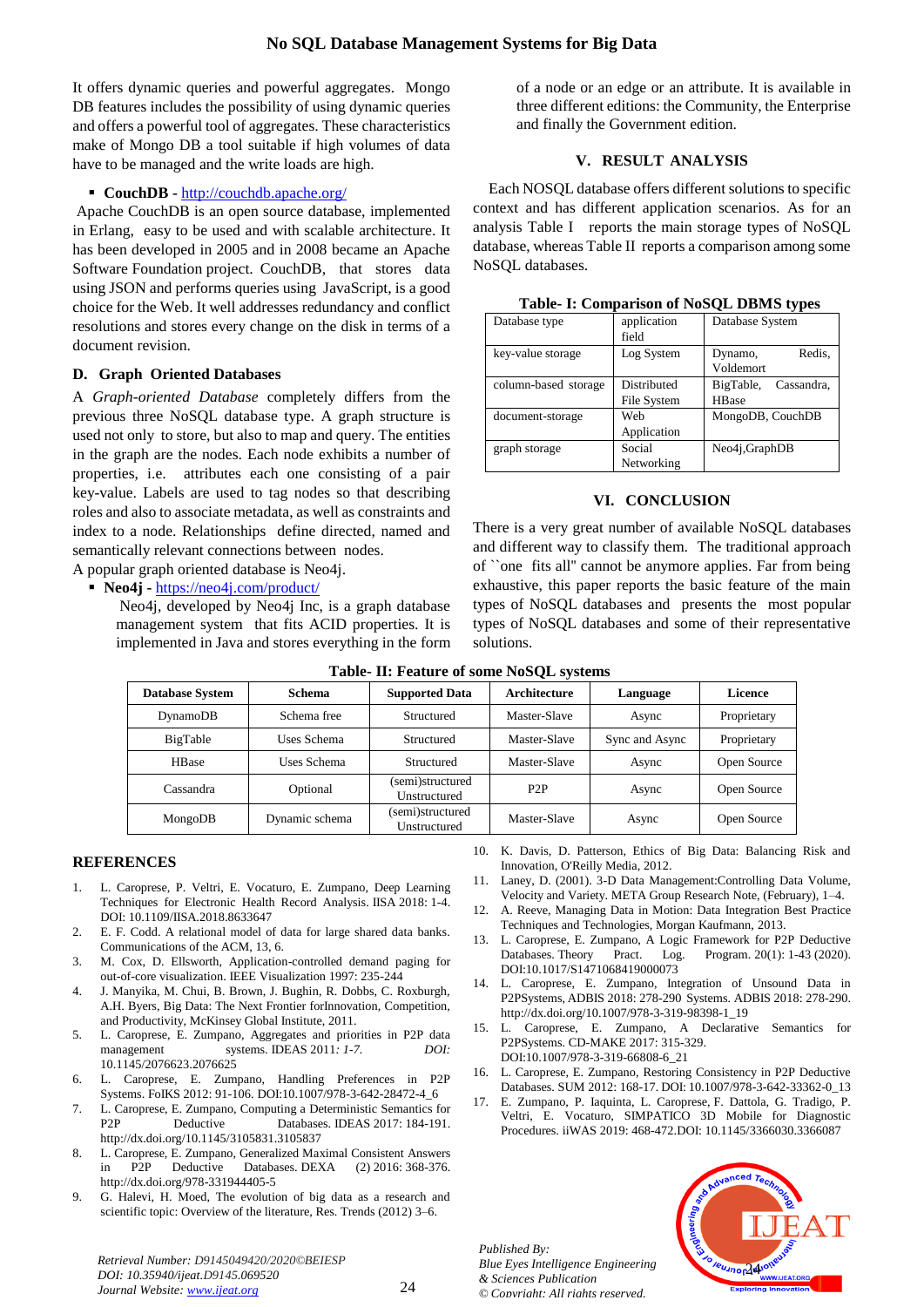

- 18. E. Zumpano, P. Iaquinta, L. Caroprese, G.L. Cascini, F. Dattola, , P. Franco, M. Iusi, P. Veltri, E. Vocaturo. SIMPATICO 3D: A Medical Information System for Diagnostic Procedures. BIBM 2018: 2125-2128. DOI[: 10.1109/BIBM.2018.8621090](http://dx.doi.org/10.1109%2FBIBM.2018.8621090)
- 19. X. Dong, D. Srivastava, Big data integration, in: Data Engineering (ICDE), 2013 IEEE 29th International Conference on, 2013, pp. 1245–1248.
- 20. P. Zikopoulos, C. Eaton, Understanding Big Data: Analytics for Enterprise Class Hadoop and Streaming Data, McGraw-Hill Education, 2011.
- 21. I. O'Reilly Media, Big Data Now: 2014 Edition, O'Reilly Media, 2014.
- 22. P. Hitzler, K. Janowicz, Linked data, big data, and the 4th paradigm, Semant. web (2013) 233–235.
- 23. L. Caroprese, E. Zumpano, P2P deductive databases: a system prototype. [iiWAS](https://dblp.uni-trier.de/db/conf/iiwas/iiwas2017.html#CaropreseZ17) 2017: 258-265. DOI: [10.1145/3151759.3151768](http://dx.doi.org/10.1145%2F3151759.3151768)
- 24. L. Caroprese, E. Zumpano, P2P Deductive Databases: Well Founded Semantics and Distributed Computation. [ADBIS \(Short Papers and](https://dblp.uni-trier.de/db/conf/adbis/adbis2017w.html#CaropreseZ17)  [Workshops\)](https://dblp.uni-trier.de/db/conf/adbis/adbis2017w.html#CaropreseZ17) 2017: 91-99. DOI: [10.1007/978-3-319-67162-8\\_11](http://dx.doi.org/10.1007%2F978-3-319-67162-8_11)
- 25. [http://bigdata-madesimple.com/a-deep-dive-into-nosql-a-complete-lis](http://bigdata-madesimple.com/a-deep-dive-into-nosql-a-complete-list-of-nosql-databases/) [t-of-nosql-databases/](http://bigdata-madesimple.com/a-deep-dive-into-nosql-a-complete-list-of-nosql-databases/)

26. Cukier  $\hat{K}$  (2010) Data, data everywhere: a special report on

managing information. Economist Newspaper.

[https://www.emc.com/collateral/analyst-reports/ar-the-economist-data-data](https://www.emc.com/collateral/analyst-reports/ar-the-economist-data-data-everywhere.pdf) [-everywhere.pdf](https://www.emc.com/collateral/analyst-reports/ar-the-economist-data-data-everywhere.pdf)

- 27. P. Iaquinta, M. Iusi, L. Caroprese, S. Turano, S. Palazzo, F. Dattola, I. Pellegrino, G. Tradigo, G. Cascini, P. Veltri, and E. Zumpano. eimes 3d mobile: A mobile application for diagnostic procedures. BIBM, 1634–1641, 2018 DOI: [10.1109/BIBM.2017.8217904](http://dx.doi.org/10.1109%2FBIBM.2017.8217904)
- 28. P. Iaquinta, M. Iusi, L. Caroprese, S. Turano, S. Palazzo, F. Dattola, I. Pellegrino, P. Veltri, and E. Zumpano. eimes 3d: An innovative medical images analysis tool to support diagnostic and surgical intervention. In FNC/MobiSPC 2017, 459–464.DOI: [10.1016/j.procs.2017.06.122](http://dx.doi.org/10.1016%2Fj.procs.2017.06.122)
- 29. Schroeck, M., Shockley, R., Smart, J., Romero-Morales, D., Tufano, P. (2012). Analytics: The real-world use of big data. New York, NY: IBM Institute for Business Value, Said Business School.
- 30. Dijcks, J. (2013). Oracle: Big data for the enterprise. Oracle White Paper. Redwood Shores, CA: Oracle Corporation.
- 31. https://www.emc.com/collateral/analyst-reports/idc-extracting-value-f rom-chaos-ar.pdf
- 32. E. Vocaturo, E. Zumpano, and P. Veltri. Image pre-processing in computer vision systems for melanoma detection. BIBM 2018, 2117–2124.DOI: [10.1109/BIBM.2018.8621507](http://dx.doi.org/10.1109%2FBIBM.2018.8621507)
- 33. E. Vocaturo, E. Zumpano, and P. Veltri, ``Features for Melanoma Lesions Characterization in Computer Vision Systems", 9th International Conference on Information, Intelligence, Systems and Applications, (IISA) 2018, pp. 1--8, 2018.DOI: [10.1109/IISA.2018.8633651](http://dx.doi.org/10.1109%2FIISA.2018.8633651)
- 34. Vocaturo, E., Perna D., and Zumpano E., Machine Learning Techniques for Automated Melanoma Detection, IEEE International Conference on Bioinformatics and Biomedicine, BIBM 2019, pp. 2310-17, doi: 10.1109/BIBM47256.2019.8983165.
- 35. Lohr S. The age of big data. New York Times, pp 11., 2012.
- 36. Fay Chang, Jeffrey Dean, Sanjay Ghemawat, Wilson C. Hsieh, Deborah A. Wallach, Michael Burrows, Tushar Chandra, Andrew Fikes, Robert E. Gruber: Bigtable: A Distributed Storage System for Structured Data. ACM Trans. Comput. Syst. 26(2): 4:1-4:26 (2008)
- 37. Seth Gilbert and Nancy Lynch, "Brewer's conjecture and the feasibility of consistent, available, partition-tolerant web services", ACM SIGACT News, Volume 33 Issue 2 (2002), pg. 51–59.
- 38. David Reinsel John Gantz John Rydning.Data Age 2025: The Evolution of Data to Life-Critical Don't Focus on Big Data; Focus on the Data That's Big IDC White Paper. Fact sheet: Big data across the federal government (2012).
- 39. Fuel of the future. Data is giving rise to a new economy. https://www.economist.com/news/briefing/21721634-how-it-shapingup-data-giving-rise-new-economy
- 40. A. Fuduli, P. Veltri, E. Vocaturo, E. Zumpano, ``Melanoma detection using color and texture features in computer vision systems", Advances in Science, Technology and Engineering Systems Journal, vol. 4, no. 5, pp. 16-22 (2019). DOI: [10.25046/aj040502](http://dx.doi.org/10.25046%2Faj040502)
- 41. E. Vocaturo, E. Zumpano, P. Veltri, On the Usefulness of Pre-Processing Step in Melanoma Detection Using Multiple Instance Learning, FQAS, Springer, pp. 374-382, 2019.DOI: [10.1007/978-3-030-27629-4\\_34](http://dx.doi.org/10.1007%2F978-3-030-27629-4_34)
- 42. E. Vocaturo, E. Zumpano, Dangerousness of dysplastic nevi: a Multiple Instance Learning Solution for Early

Diagnosis. [BIBM](https://dblp.uni-trier.de/db/conf/bibm/bibm2019.html#VocaturoZ19) 2019: 2318-2323. DOI: [10.1109/BIBM47256.2019.8983056](http://dx.doi.org/10.1109%2FBIBM47256.2019.8983056)

- 43. Zhao, Ben Y.; Huang, Ling; Stribling, Jeremy; Rhea, Sean C.; Joseph, Anthony D.; Kubiatowicz, John D. (2004). ["Tapestry: A Resilient](http://pdos.csail.mit.edu/~strib/docs/tapestry/tapestry_jsac03.pdf)  [Global-scale Overlay for Service Deployment"](http://pdos.csail.mit.edu/~strib/docs/tapestry/tapestry_jsac03.pdf) (PDF). IEEE Journal on Selected Areas in Communications. 22 (1): 41–53. [CiteSeerX](https://en.wikipedia.org/wiki/CiteSeerX_(identifier)) [10.1.1.71.2718.](https://citeseerx.ist.psu.edu/viewdoc/summary?doi=10.1.1.71.2718) [doi](https://en.wikipedia.org/wiki/Doi_(identifier))[:10.1109/JSAC.2003.818784.](https://doi.org/10.1109%2FJSAC.2003.818784)
- 44. [Stoica, I.;](https://en.wikipedia.org/wiki/Ion_Stoica) Morris, R.; Kaashoek, M. F.; [Balakrishnan,](https://en.wikipedia.org/wiki/Hari_Balakrishnan)  [H.](https://en.wikipedia.org/wiki/Hari_Balakrishnan) (2001). ["Chord: A scalable peer-to-peer lookup service for internet](http://pdos.csail.mit.edu/papers/chord:sigcomm01/chord_sigcomm.pdf)  [applications"](http://pdos.csail.mit.edu/papers/chord:sigcomm01/chord_sigcomm.pdf) (PDF). ACM SIGCOMM Computer Communication Review. 31 (4): 149. [doi:](https://en.wikipedia.org/wiki/Doi_(identifier))[10.1145/964723.383071.](https://doi.org/10.1145%2F964723.383071)
- 45. Petar Maymounkov, [David Mazières:](https://dblp.org/pers/hd/m/Mazi=egrave=res:David) Kademlia: A Peer-to-Peer Information System Based on the XOR Metric. [IPTPS](https://dblp.org/db/conf/iptps/iptps2002.html#MaymounkovM02) 2002: 53-65.
- 46. ACID (Atomicity, Consistency, Isolation, and Durability.), in Dictionary of E-Business, Hoboken, Wiley, 2003.
- 47. Jacobs, A., [The Pathologies of Big Data,](http://queue.acm.org/detail.cfm?id=1563874) ACMQueue, 6 luglio 2009.
- 48. Andrea De Mauro, Marco Greco e Michele Grimaldi, [A Formal](https://dx.doi.org/10.1108/LR-06-2015-0061)  [definition of Big Data based on its essential features,](https://dx.doi.org/10.1108/LR-06-2015-0061) in Library Review, vol. 65, n. 3, 2016,
- 49. Nasser Thabet e Tariq Rahim Soomro, [Big Data Challenges,](https://www.researchgate.net/publication/282281171) in Journal of Computer Engineering & Information Technology}, 2015, [DOI](https://it.wikipedia.org/wiki/Digital_object_identifier)[:10.4172/2324-9307.1000133.](https://dx.doi.org/10.4172%2F2324-9307.1000133)
- 50. Xin Luna Dong, [Theodoros Rekatsinas:](https://dblp.org/pers/hd/r/Rekatsinas:Theodoros) Data Integration and Machine Learning: A Natural Synergy. [KDD](https://dblp.org/db/conf/kdd/kdd2019.html#DongR19) 2019*: 3193-3194*
- 51. [Shazia Wasim Sadiq,](https://dblp.org/pers/hd/s/Sadiq:Shazia_Wasim) [Tamraparni Dasu,](https://dblp.org/pers/hd/d/Dasu:Tamraparni) Xin Luna Dong, [Juliana](https://dblp.org/pers/hd/f/Freire:Juliana)  [Freire,](https://dblp.org/pers/hd/f/Freire:Juliana) [Ihab F. Ilyas,](https://dblp.org/pers/hd/i/Ilyas:Ihab_F=) [Sebastian Link](https://dblp.org/pers/hd/l/Link:Sebastian) , [Renée J. Miller,](https://dblp.org/pers/hd/m/Miller:Ren=eacute=e_J=) Felix [Naumann,](https://dblp.org/pers/hd/n/Naumann:Felix) [Xiaofang Zhou,](https://dblp.org/pers/hd/z/Zhou_0001:Xiaofang) [Divesh Srivastava:](https://dblp.org/pers/hd/s/Srivastava:Divesh) Data Quality: The Role of Empiricism. [SIGMOD](https://dblp.org/db/journals/sigmod/sigmod46.html#SadiqDDFILMNZS17)  Rec. [46\(4\):](https://dblp.org/db/journals/sigmod/sigmod46.html#SadiqDDFILMNZS17) 35-43 (2017).

#### **AUTHORS PROFILE**



**Luciano Caroprese** received the Laurea degree in computer science engineering from the University of Calabria, in 2004. He received the Ph.D. in computer science from the University of Calabria in 2008. Currently he is Researcher at the Institute for high performance computing and networking (ICAR-CNR). His area of research includes logic programming, deductive database, database integration, P2P systems,

Data Analytics and Machine Learning. From 2005 to today, he cooperated as Tutor and Professor to the educational activities of the Engineering Faculty of the University of Calabria. In 2019 he has been professor at the Information Engineering, Infrastructure and Sustainable Energy Department (DIIES) of the Mediterranean University of Reggio Calabria. He's author of more than 50 papers presented on National and International Conferences or Published on International Journals.



**Ester Zumpano** is an associate professor of computer engineering at the Department of Computer Engineering, Modeling, Electronics and Systems Science, University of Calabria. She received a Phd in Computer Science from the University of Calabria. Her area of research includes health information systems, data integration, logic programming, view updating, distributed systems, artificial Intelligence, database management. She is member of the

Steering Committee of the ADBIS conference. She has been program chair of the 22nd International Database Engineering & Applications Symposium - IDEAS 2018; organizer of the Special Session Machine Learning in Health@ ICMLA 2019; program chair of the IEEE International Workshop on Artificial Intelligence Techniques for BioMedicine and HealthCare (AIBH) at BIBM 2018 and BIBM 2019; editor of the special issue on Application of Machine Learning Methods in Bio-medical Informatics for Mathematical Biosciences and Engineering journal; editor of the special issue Mathematical Theories in the Era of Big Data for the Mathematical Problems in Engineering journal. She is author of over 100 publications including journal articles, conference papers and book chapters.

*Published By: Blue Eyes Intelligence Engineering & Sciences Publication © Copyright: All rights reserved.*



*Retrieval Number: D9145049420/2020©BEIESP DOI: 10.35940/ijeat.D9145.069520 Journal Website: www.ijeat.org*